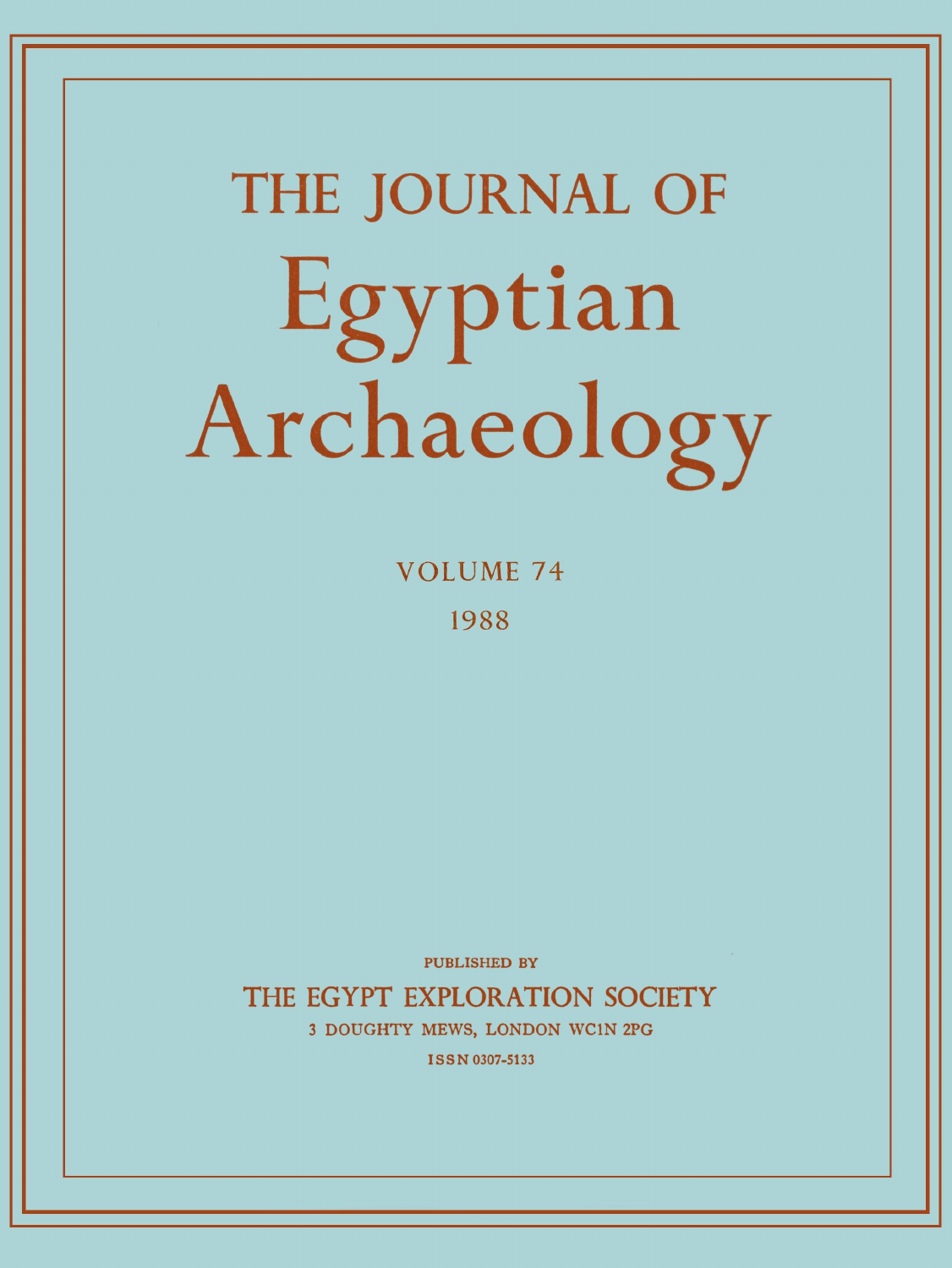## THE JOURNAL OF Egyptian Archaeology

VOLUME 74

 $\label{eq:2.1} \frac{d\mathbf{y}}{dt} = \frac{d\mathbf{y}}{dt} + \frac{d\mathbf{y}}{dt} + \frac{d\mathbf{y}}{dt} + \frac{d\mathbf{y}}{dt} + \frac{d\mathbf{y}}{dt} + \frac{d\mathbf{y}}{dt} + \frac{d\mathbf{y}}{dt} + \frac{d\mathbf{y}}{dt} + \frac{d\mathbf{y}}{dt} + \frac{d\mathbf{y}}{dt} + \frac{d\mathbf{y}}{dt} + \frac{d\mathbf{y}}{dt} + \frac{d\mathbf{y}}{dt} + \frac{d\mathbf{y}}{dt} + \$ 

 $\label{eq:2.1} \frac{1}{\sqrt{2\pi}}\sum_{i=1}^n\frac{1}{\sqrt{2\pi}}\int_{\mathbb{R}^n}\frac{1}{\sqrt{2\pi}}\int_{\mathbb{R}^n}\frac{1}{\sqrt{2\pi}}\int_{\mathbb{R}^n}\frac{1}{\sqrt{2\pi}}\int_{\mathbb{R}^n}\frac{1}{\sqrt{2\pi}}\int_{\mathbb{R}^n}\frac{1}{\sqrt{2\pi}}\int_{\mathbb{R}^n}\frac{1}{\sqrt{2\pi}}\int_{\mathbb{R}^n}\frac{1}{\sqrt{2\pi}}\int_{\mathbb{R}^n}\frac{1}{\$ 

 $\label{eq:2.1} \mathcal{L}(\mathcal{L}^{\mathcal{L}}_{\mathcal{L}}(\mathcal{L}^{\mathcal{L}}_{\mathcal{L}})) = \mathcal{L}(\mathcal{L}^{\mathcal{L}}_{\mathcal{L}}(\mathcal{L}^{\mathcal{L}}_{\mathcal{L}})) = \mathcal{L}(\mathcal{L}^{\mathcal{L}}_{\mathcal{L}}(\mathcal{L}^{\mathcal{L}}_{\mathcal{L}}))$ 

PUBLISHED BY THE EGYPT EXPLORATION SOCIETY 3 DOUGHTY MEWS, LONDON WCIN 2PG 1988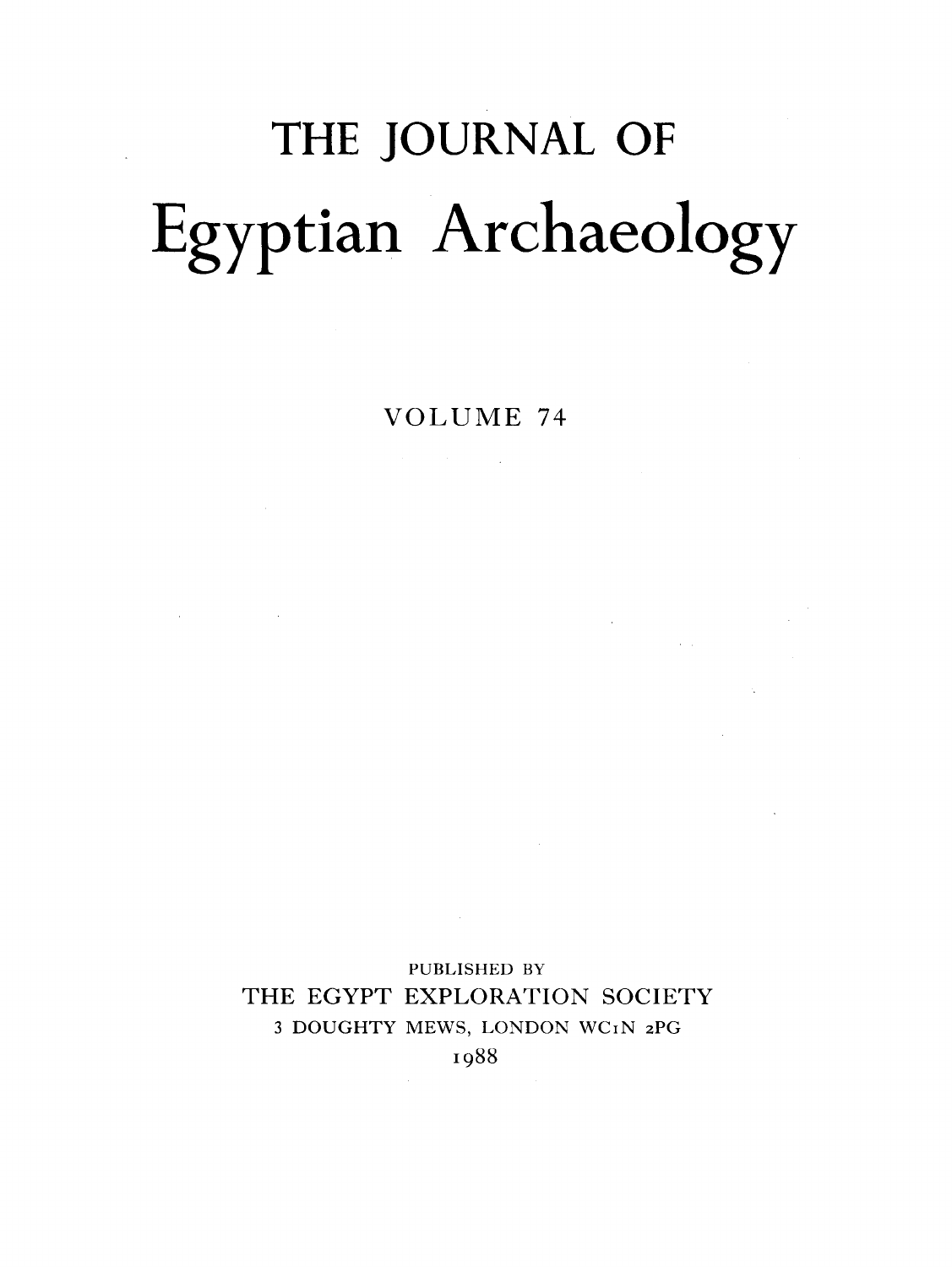### CONTENTS **SECURE SET AND RE**

|                                                                                                                                      |                                                                                   | <b>PAGE</b>    |
|--------------------------------------------------------------------------------------------------------------------------------------|-----------------------------------------------------------------------------------|----------------|
| EDITORIAL FOREWORD                                                                                                                   |                                                                                   | <b>V11</b>     |
| THE TOMB OF MAYA AND MERYT: PRELIMINARY                                                                                              | Geoffrey T. Martin, Maarten                                                       |                |
| REPORT ON THE SAQQÂRA EXCAVATIONS, 1987-8.                                                                                           | J. Raven, Barbara Greene                                                          |                |
|                                                                                                                                      | Aston, and Jacobus Van                                                            |                |
|                                                                                                                                      | Dijk.<br>$\mathbf{r}$ , $\mathbf{r}$ , $\mathbf{r}$ , $\mathbf{r}$ , $\mathbf{r}$ | $\bf{I}$       |
| MEMPHIS 1986, 1987<br>$\mathcal{L}(\mathbf{A})$ and $\mathcal{L}(\mathbf{A})$ are also the contribution of $\mathcal{L}(\mathbf{A})$ | D. G. Jeffreys and J. Malek                                                       | I <sub>5</sub> |
| CHRONOLOGY, SEDIMENTS, AND SUBSISTENCE AT                                                                                            | Zahi Hawass, Fekri A.                                                             |                |
| MERIMDA BENI SALAMA<br><b>Contract Contract</b>                                                                                      | Hassan, and Achilles                                                              |                |
|                                                                                                                                      | Gautier                                                                           | 31             |
| A QUANTITATIVE ANALYSIS OF THE PREDYNASTIC                                                                                           |                                                                                   |                |
| BURIALS IN ARMANT CEMETERY 1400-1500.                                                                                                | Kathryn Bard                                                                      | 39             |
| RELIEFS FROM VARIOUS TOMBS AT SAQQÂRA                                                                                                | Galal Sharawi and Yvonne                                                          |                |
|                                                                                                                                      | Harpur<br>$\sim 100$                                                              | 57             |
| ZOOARCHAEOLOGICAL OBSERVATIONS ON<br><b>THE</b>                                                                                      |                                                                                   |                |
| <b>SLAUGHTERHOUSE OF MEKETRE</b><br>$\mathbf{r}$ , $\mathbf{r}$ , $\mathbf{r}$ , $\mathbf{r}$ , $\mathbf{r}$                         | Allan S. Gilbert.                                                                 | 69             |
| NEW LIGHT ON KIYA FROM TEXTS IN THE BRITISH                                                                                          |                                                                                   |                |
| <b>MUSEUM</b><br>$\mathbf{r}$ , and $\mathbf{r}$ , and $\mathbf{r}$ , and $\mathbf{r}$ , and $\mathbf{r}$                            | C. Nicholas Reeves                                                                | QI             |
| THE VIZIER PASER                                                                                                                     | V. A. Donohue.                                                                    | IO3            |
| THE ROYAL BUTLER HORI AT NORTHERN SAQQÂRA.                                                                                           | Jaromir Malek.                                                                    | 125            |
| THE LARGEST PROJECT FOR A ROYAL TOMB IN THE                                                                                          |                                                                                   |                |
| VALLEY OF THE KINGS.<br>and the state of the state of the state of the                                                               | Raphael Ventura.<br>$\mathbf{r}$<br>$\ddot{\phantom{a}}$                          | 137            |
| A GROUP OF OSIRIS-CLOTHS OF THE TWENTY-FIRST                                                                                         |                                                                                   |                |
| DYNASTY IN THE CAIRO MUSEUM.<br>$\mathbf{r}$ and $\mathbf{r}$ and $\mathbf{r}$                                                       | Aly Abdalla                                                                       | 157            |
| LES ACTES DE VENTE EN EGYPTE ANCIENNE,                                                                                               |                                                                                   |                |
| PARTICULIÈREMENT SOUS LES ROIS KOUCHITES ET                                                                                          |                                                                                   |                |
| SAÏTES.<br>and the contract of the contract of the contract of the contract of the contract of the contract of the contract of       | Bernadette Menu                                                                   | 165            |
| THE EARLIEST DATED MONUMENT OF AMASIS AND THE                                                                                        |                                                                                   |                |
| END OF THE REIGN OF APRIES<br>$\mathbf{r} = \mathbf{r}$ and $\mathbf{r} = \mathbf{r}$                                                | Anthony Leahy.                                                                    | 183            |
| MUSEUM ACQUISITIONS 1986                                                                                                             | Janine Bourriau.                                                                  | 201            |
|                                                                                                                                      |                                                                                   |                |

#### **B**RIEF **C**OMMUNICATIONS

 $\label{eq:2.1} \frac{1}{\sqrt{2\pi}}\frac{d\mu}{d\mu} = \frac{1}{\sqrt{2\pi}}\frac{d\mu}{d\mu}$ 

| OF THE KILT William Kelly Simpson | . 203                                                                                                                                                                                                                                                                                                                                                                                  |
|-----------------------------------|----------------------------------------------------------------------------------------------------------------------------------------------------------------------------------------------------------------------------------------------------------------------------------------------------------------------------------------------------------------------------------------|
|                                   |                                                                                                                                                                                                                                                                                                                                                                                        |
|                                   |                                                                                                                                                                                                                                                                                                                                                                                        |
|                                   |                                                                                                                                                                                                                                                                                                                                                                                        |
|                                   |                                                                                                                                                                                                                                                                                                                                                                                        |
|                                   |                                                                                                                                                                                                                                                                                                                                                                                        |
|                                   |                                                                                                                                                                                                                                                                                                                                                                                        |
|                                   |                                                                                                                                                                                                                                                                                                                                                                                        |
|                                   |                                                                                                                                                                                                                                                                                                                                                                                        |
|                                   |                                                                                                                                                                                                                                                                                                                                                                                        |
|                                   |                                                                                                                                                                                                                                                                                                                                                                                        |
|                                   | BEMERKUNGEN ZUR STELE DES MERER IN KRAKAU . Karl Jansen-Winkeln 204<br>COFFIN OF A DOG FROM BENI HASAN Angela M. J. Tooley 207<br>AND G. William Kelly Simpson . 211<br>EL-BAHARI. Aidan Dodson 212<br>A RECIPE FOR OFFERING LOAVES? Hilary Wilson 214<br>EL-MEDINEH AT WHEATON COLLEGE, ILLINOIS . James K. Hoffmeier 217<br>A NEW LOOK AT THE ADOPTION PAPYRUS Eugene Cruz-Uribe 220 |

| William Kelly Simpson | 203                 |  |
|-----------------------|---------------------|--|
| Karl Jansen-Winkeln.  | . 204               |  |
| Angela M. J. Tooley.  | . 207               |  |
| William Kelly Simpson | $\cdot$ 211         |  |
| Aidan Dodson          | . 212               |  |
| Hilary Wilson         | $\cdot$ $\cdot$ 214 |  |
| James K. Hoffmeier    | 217                 |  |
| Eugene Cruz-Uribe     | . 220               |  |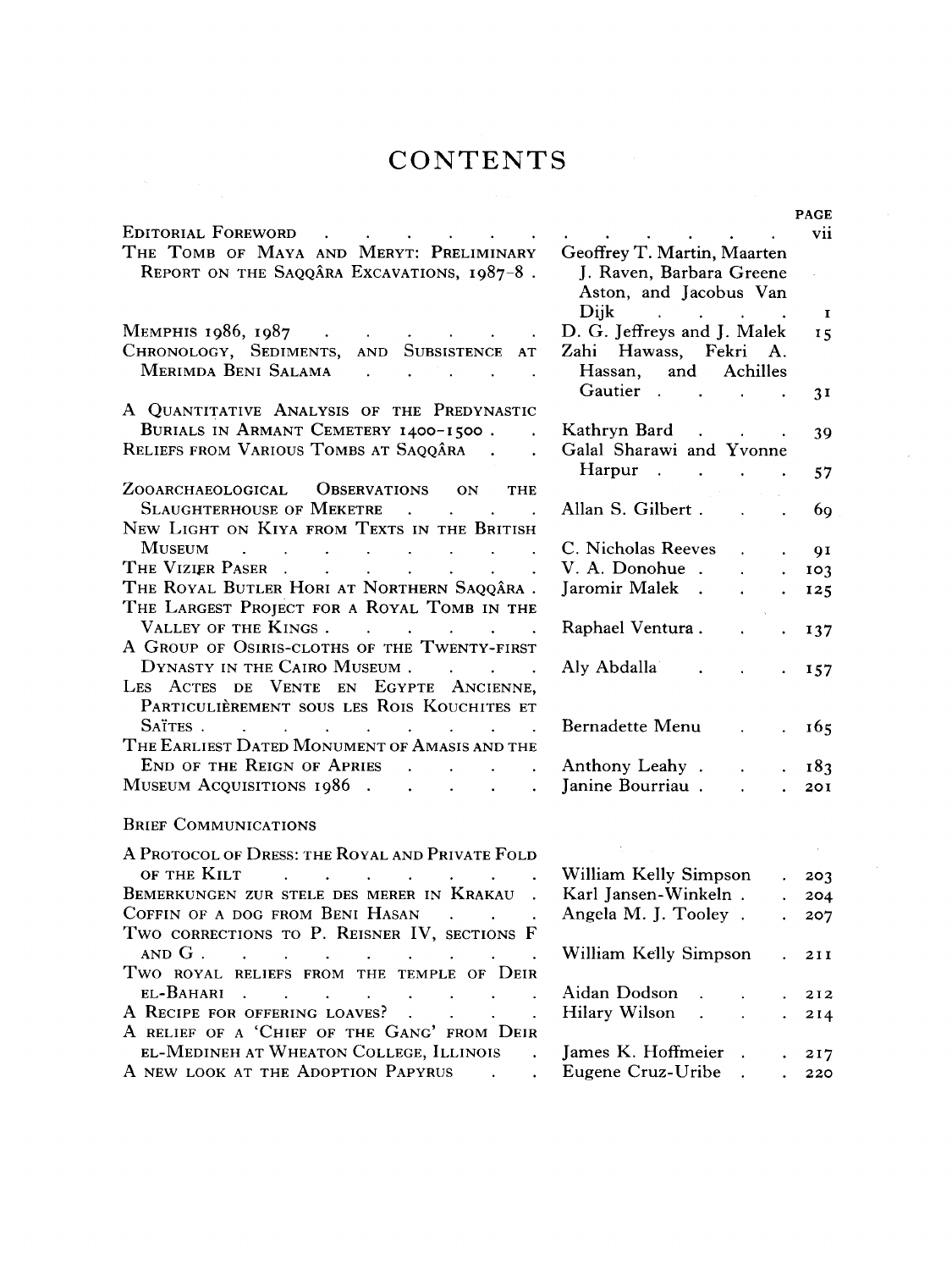#### IV CONTENTS

| A CASKET FRAGMENT OF RAMESSES IX IN THE                                                                                                                                               |                             |                 |
|---------------------------------------------------------------------------------------------------------------------------------------------------------------------------------------|-----------------------------|-----------------|
| MUSEUM OF ARCHAEOLOGY AND ANTHROPOLOGY,                                                                                                                                               | Aidan Dodson<br>and<br>C.   |                 |
| CAMBRIDGE.                                                                                                                                                                            | Nicholas Reeves             | 223             |
| THE WIVES OF PINUDJEM $II$ —A TOPIC FOR DISCUS-                                                                                                                                       |                             |                 |
| <b>SION</b><br>$\mathcal{A}^{\mathcal{A}}$ . The contribution of the contribution of the contribution of $\mathcal{A}^{\mathcal{A}}$                                                  | Andrzej Niwiński            | 226             |
| A DAUGHTER OF KING HARSIESE .<br>$\mathcal{L}^{\mathcal{L}}$ .<br>$\sim$                                                                                                              | John H. Taylor.             | 230             |
| A GLAZED COMPOSITION SISTRUM HANDLE INSCRIBED<br>FOR AMENRUD<br>$\mathcal{L}^{\mathcal{A}}$ . The contribution of the contribution of the contribution of $\mathcal{L}^{\mathcal{A}}$ | A. J. Spencer               | 232             |
| AN ALTERED ROYAL HEAD OF THE TWENTY-SIXTH                                                                                                                                             |                             |                 |
| <b>DYNASTY</b><br>$\mathcal{L}(\mathcal{A})$ is a subset of the set of the set of the set of $\mathcal{A}$                                                                            | Jack A. Josephson           | 232             |
| MERIB-PTAH PSAMTEK-MERYPTAH (Surnom NO. 39).                                                                                                                                          | Jaromir Malek.              | 235             |
| MORE LIGHT ON A SAITE OFFICIAL OF THE GOD'S                                                                                                                                           |                             |                 |
| WIFE OF AMUN.                                                                                                                                                                         | Anthony Leahy.              | 236             |
| AN INSCRIBED HADRA HYDRIA IN THE PELIZAEUS                                                                                                                                            |                             |                 |
| MUSEUM, HILDESHEIM                                                                                                                                                                    | P. J. Connor                | 240             |
| A LATIN PAPYRUS WITH A RECRUIT'S REQUEST FOR                                                                                                                                          |                             |                 |
| SERVICE IN THE AUXILIARY COHORTS                                                                                                                                                      | M. P. Speidel and R. Seider | 242             |
| THE CAMEL IN THE NILE VALLEY: NEW RADIOCARBON                                                                                                                                         |                             |                 |
| ACCELERATOR (AMS) DATES FOR QASR IBRÎM                                                                                                                                                | Peter Rowley-Conwy.         | 245             |
| THE REPRESENTATION OF Polygonum senegalense                                                                                                                                           |                             |                 |
| MEISN. IN ANCIENT EGYPTIAN RELIEFS AND                                                                                                                                                |                             |                 |
| PAINTINGS .                                                                                                                                                                           | Nathalie Beaux.             | 248             |
|                                                                                                                                                                                       |                             |                 |
| <b>REVIEWS</b>                                                                                                                                                                        |                             |                 |
| H. DE MEULENAERE AND L. LIMME (eds.), Artibus                                                                                                                                         | Reviewed by Claude          |                 |
| Aegypti. Studia in honorem Bernardi V. Bothmer.                                                                                                                                       | Vandersleyen                | 253             |
| Sundries in Honour of Torgny Säve-Söderbergh                                                                                                                                          | D. M. Bailey                | 254             |
| JEAN-LUC CHAPPAZ, Les figurines funeraires égyptien-                                                                                                                                  |                             |                 |
| nes du Musée d'Art et d'Histoire.                                                                                                                                                     | Geoffrey T. Martin.         | 255             |
| BEATRIX GESSLER-LÖHR, Die heiligen Seen ägyptischer                                                                                                                                   |                             |                 |
| Tempeln                                                                                                                                                                               | H. Jaritz                   | 256             |
| KLAUS P. KUHLMANN, Materialien zur Archäologie                                                                                                                                        |                             |                 |
| und Geschichte des Raumes von Achmim                                                                                                                                                  | Naguib Kanawati             | 259             |
| CLAUDE SOURDIVE, La main dans l'Egypte pharaonique                                                                                                                                    | Gay Robins<br>$\mathbf{r}$  | 261             |
| URSULA VERHOEVEN, Grillen, Kochen, Backen im                                                                                                                                          |                             |                 |
| Alltag und im Ritual Altägyptens.                                                                                                                                                     | Erhart Graefe<br>$\sim$     | 263             |
| M. A. HOFFMAN, The Predynastic of Hierakonpolis-                                                                                                                                      |                             |                 |
| An Interim Report (a) contract the contract of the contract of the contract of the contract of the contract of                                                                        | Peter Lacovara.             | 265             |
| WINIFRED NEEDLER, Predynastic and Archaic Egypt                                                                                                                                       |                             |                 |
| in the Brooklyn Museum                                                                                                                                                                | A. J. Spencer               | 268             |
| BRIGITTE JAROŠ-DECKERT, Das Grab des Jnj-jtj·f                                                                                                                                        | M. Eaton-Krauss             | 26 <sub>9</sub> |
| EL SAYED ALY HEGAZY AND MARIO TOSI, A Theban                                                                                                                                          |                             |                 |
|                                                                                                                                                                                       | Nigel Strudwick.            |                 |
| Private Tomb. Tomb No. 295<br>$\mathbf{a}$ . The $\mathbf{a}$                                                                                                                         |                             | 273             |
| ELKE BLUMENTHAL et al. (eds.), Urkunden der 18.<br>Dynastie. Übersetzung zu den Heften $5$ -16                                                                                        | K. A. Kitchen               |                 |
| ERIK HORNUNG, Der ägyptische Mythos von der                                                                                                                                           |                             | 274             |
| Himmelskuh.                                                                                                                                                                           | J. Gwyn Griffiths           | 275             |
|                                                                                                                                                                                       |                             |                 |

**E**RIK **H**ORNUNG, *Das Buch von den Pforten des Jenseits* **J. Gwy n Griffiths . . 27 7** 

| Aidan Dodson and            |                               |             |
|-----------------------------|-------------------------------|-------------|
| <b>Nicholas Reeves</b>      |                               | 223         |
| Andrzej Niwiński            |                               | . 226       |
| ohn H. Taylor.              |                               | 230         |
| A. J. Spencer               |                               | . 232       |
| ack A. Josephson            | $\ddot{\phantom{0}}$          | $\cdot$ 232 |
| aromir Malek.               |                               | 235         |
| Anthony Leahy.              |                               | $. \t236$   |
| <sup>2</sup> . J. Connor    |                               | 240         |
| M. P. Speidel and R. Seider |                               | 242         |
| Peter Rowley-Conwy.         |                               | $. \t245$   |
| Nathalie Beaux              | $\cdot$ $\cdot$ $\cdot$ $248$ |             |

| Reviewed           | $_{\rm by}$ | Claude    |       |
|--------------------|-------------|-----------|-------|
| . Vandersleyen     |             |           | 253   |
| D. M. Bailey       |             |           | 254   |
| Geoffrey T. Martin |             |           | 255   |
| H. Jaritz          |             |           | 256   |
| Naguib Kanawati    |             |           | 259   |
| <b>Gay Robins</b>  |             |           | 261   |
| Erhart Graefe      |             |           | 263   |
| Peter Lacovara ).  |             |           | 265   |
| A. J. Spencer      |             |           | 268   |
| M. Eaton-Krauss    |             |           | 269   |
| Nigel Strudwick.   |             |           | 273   |
| K. A. Kitchen      |             |           | 274   |
| J. Gwyn Griffiths  |             |           | . 275 |
| J. Gwyn Griffiths  |             | $\bullet$ | . 277 |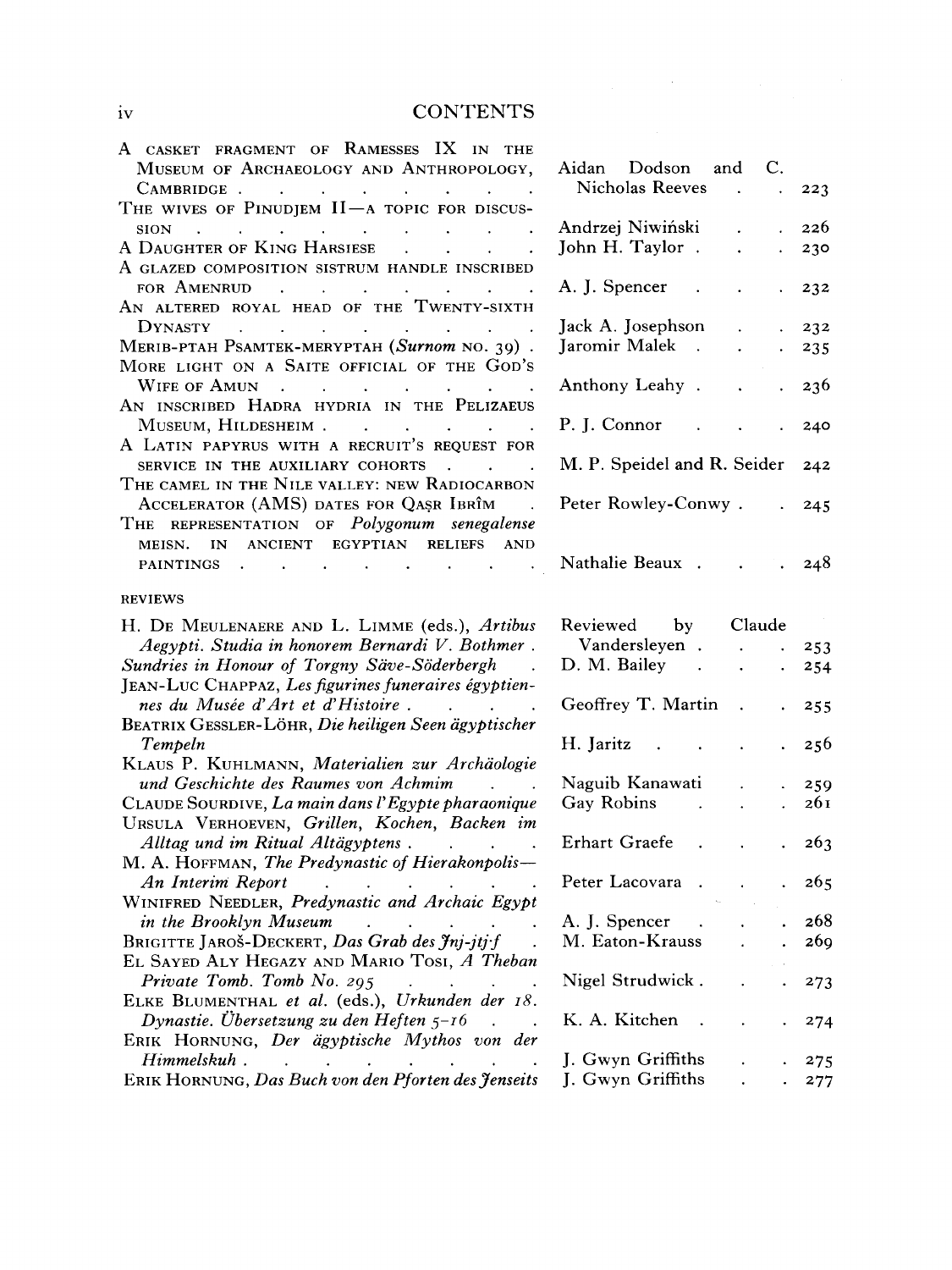#### **CONTENTS v**

 $\label{eq:2.1} \mathcal{L}_{\mathcal{A}}(\mathcal{A}) = \mathcal{L}_{\mathcal{A}}(\mathcal{A}) = \mathcal{L}_{\mathcal{A}}(\mathcal{A})$ 

| THOMAS VON DER WAY, Die Textüberlieferung Ramses'                                                                                       |                           |       |
|-----------------------------------------------------------------------------------------------------------------------------------------|---------------------------|-------|
|                                                                                                                                         | K. A. Kitchen.            | 279   |
| RICHARD A. PARKER et al., The Edifice of Taharga by                                                                                     | M. Smith.                 |       |
|                                                                                                                                         |                           | 28I   |
| MAHMUD ABD EL-RAZIQ, Die Darstellungen und Texte<br>des Sanktuars Alexanders des Grossen im Tempel von                                  |                           |       |
| $Luxor$ $\qquad \qquad$ $\qquad \qquad$ $\qquad \qquad$ $\qquad \qquad$ $\qquad \qquad$ $\qquad \qquad$ $\qquad \qquad$ $\qquad \qquad$ | E. Winter.                | . 288 |
| ELAINE K. GAZDA (ed.), Karanis: An Egyptian Town                                                                                        |                           |       |
| in Roman Times                                                                                                                          | L.K. Sabbahy.             | - 289 |
| ELLEN E. RICE, The Grand Procession of Ptolemy                                                                                          |                           |       |
| Philadelphus and the contract of the contract of the contract of the contract of the contract of the contract o                         | H. Maehler                | 290   |
| GENEVIÈVE HUSSON, OIKIA. Le vocabulaire de la                                                                                           |                           |       |
| maison privée en Egypte d'après les papyrus grecs.                                                                                      | J. David Thomas           | 292   |
| Festschrift zum 100-jährigen Bestehen der Papyrus-                                                                                      |                           |       |
| sammlung der Österreichischen Nationalbibliothek.                                                                                       | W. E. H. Cockle           | 293   |
| WERNER VYCICHL, Dictionnaire étymologique de la                                                                                         |                           |       |
| langue copte                                                                                                                            | K. H. Kuhn and W. J. Tait | 296   |
| †J. W. B. BARNS et al., Nag Hammadi Codices: Greek                                                                                      |                           |       |
| and Coptic Papyri from the Cartonnage of the Covers                                                                                     | W. J. Tait.               | 299   |
| RUSSELL MEIGGS, Trees and Timber in the Ancient                                                                                         |                           |       |
| Mediterranean World                                                                                                                     | Richard Burleigh          | 30I   |
| EUGEN STROUHAL, Wadi Qitna and Kalabsha South.                                                                                          |                           |       |
|                                                                                                                                         | A. J. Mills.              | 304   |
|                                                                                                                                         |                           | 305   |
|                                                                                                                                         |                           |       |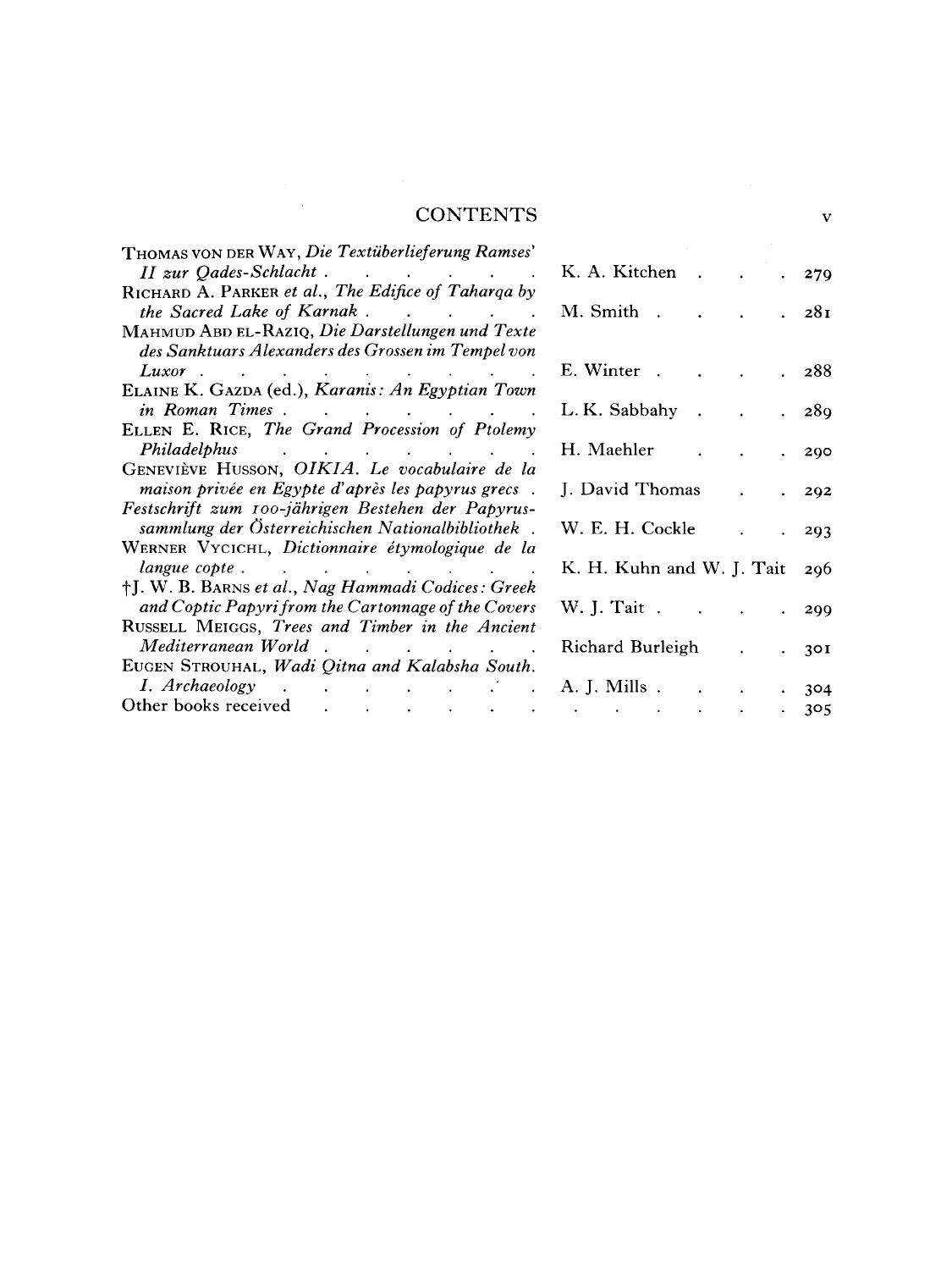#### BRIEF COMMUNICATIONS

#### **A Protocol of Dress: The Royal and Private Fold of the Kilt**

In statues of the Old Kingdom, the kilts of kings and courtiers are usually folded in opposite directions.

IN Egyptian statuary there appears to be a rule, not evidently recognized, in respect to the manner of folding the short wrap-around kilt and the more formal *shendyt* with a central tab hanging down (Mittelstückschurz).<sup>1</sup> The king wraps the kilt left over right, or clockwise from the point of view of the wearer, whereas the official in the Old Kingdom wraps his kilt in contrary fashion, right over left or counter-clockwise. Royal statues throughout Egyptian history follow this basic method: left over right. As might be expected, the royal fold is soon emulated by private officials, perhaps as early as the end of the Old Kingdom. Thus the 'royal' fold curiously corresponds with that used for garments now intended for men and the 'private' fold for shirts, jackets, etc., made for women today. The rule for the private fold has been indirectly addressed by Fischer in his study of the pair statue Berlin 12547.<sup>2</sup> Fischer notes the anomaly of dress in the male of the pair, whose kilt is folded left over right instead of the 'correct' right over left, suggesting on this and other grounds that the statue is a modern forgery (evidently in part based on a photograph).

It might be expected that statues of gods originally followed the royal fashion. But an instructive case for the rigour with which the differentiation is applied is the triad of Mycerinus with the Theban nome from the king's Valley Temple at Giza. Mycerinus wears the kilt in the standard royal fashion, while the nome personification, evidently not a god, follows the non-royal fashion. $3$  That this is not merely fortuitous or dictated by symmetry is emphasized by the dyad of Sahure and the Koptite nome personification in New York: here too the king and nome personification fold the kilt in opposite directions.<sup>4</sup> It would be instructive to determine the date at which the rule was first broken by officials copying the royal fold in statuary and the corresponding wearing apparel. The broken rule is already exemplified in private statuary of the early Eleventh Dynasty, .a good example being the seated statue in the British Museum of the steward Meri with his hands crossed. $5$  The adoption of the royal fold becomes frequent in the Twelfth Dynasty, $6$  and in the Second Intermediate Period is almost the rule.7 Examples of the 'private' fold in royal statues appear

' I cannot find a clear expression of the rule in the standard discussions of Egyptian dress. The major treatments of the subject are: Hans Bonnet, *Die ägyptische Tracht bis zum Ende des Neuen Reiches* (Leipzig, 1917; reprinted Hildesheim, I 964); Elisabeth Staehelin, *Untersuchungen zur agyptischen Tracht im Alten Reich* (Berlin, 1966); *J.* Vandier, *iZlanuel d'archiologie,* **111** (Paris, 1958), 106-10 (on Old Kingdom); Michel Malaise, in *,Wilanges offerts aJean Vercoutter* (Paris, 1985), 217-27; H. 0.Lange and H. Schafer, *Grab- und Denksteine des mittleren Reichs im Museum con Kairo* (CCG), Teil 4, Tafeln (Berlin, 1902) pls. 70-85.

H. G. Fischer, *RdE* 30 (1978), 78-95.

<sup>3</sup> George A. Reisner, *Mycerinus* (Cambridge, Massachusetts, 1931), pl. 41. In the fragmentary triad, No. 13, the nome personification similarly has the fold in the direction opposite to that of the king, ibid. pl. 46 f. William C. Hayes, *The Scepter of Egypt,* I (New York, 1953)~ 70, fig. 46.

<sup>5</sup> Cyril Aldred, *Middle Kingdom Art in Ancient Egypt* (London, 1950), no. 4, p. 34.

See the numerous examples in Labib Habachi, *Elephantine* IV: *The Sanctuary of Heqaib* (Mainz am Rhein, 1985). The long wrap-around garment, however, retains the usual right-over-left fold: cf. op. cit. pl. 103.

' The seated statue of Prince Ahmose in the Louvre: Aldred, *New Kingdom Art in Ancient Egypt* (London, 1951), no. 2; statue of Nebyot from Edfu in the Louvre; and the seated statue of Si-Amun in New York (MMA 65.115).